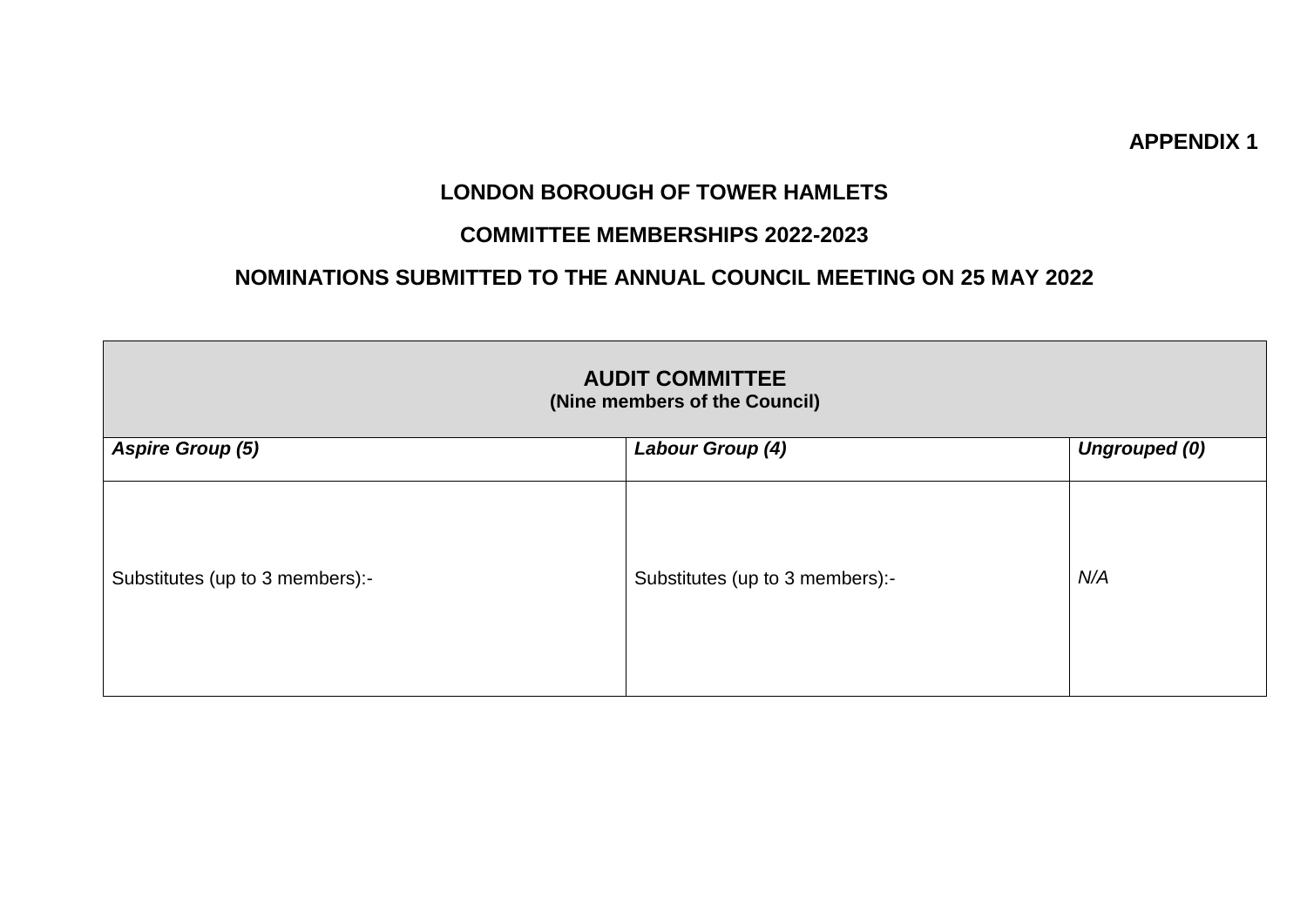| <b>DEVELOPMENT COMMITTEE</b><br>(Seven members of the Council) |                                 |     |  |
|----------------------------------------------------------------|---------------------------------|-----|--|
| <b>Aspire Group (4)</b><br>Group (3)<br><b>Ungrouped (0)</b>   |                                 |     |  |
| Substitutes (up to 3 members):-                                | Substitutes (up to 3 members):- | N/A |  |

| <b>STRATEGIC DEVELOPMENT COMMITTEE</b><br>(Nine members of the Council) |                                 |                      |  |
|-------------------------------------------------------------------------|---------------------------------|----------------------|--|
| <b>Aspire Group (5)</b>                                                 | Labour Group (4)                | <b>Ungrouped (0)</b> |  |
| Substitutes (up to 3 members):-                                         | Substitutes (up to 3 members):- |                      |  |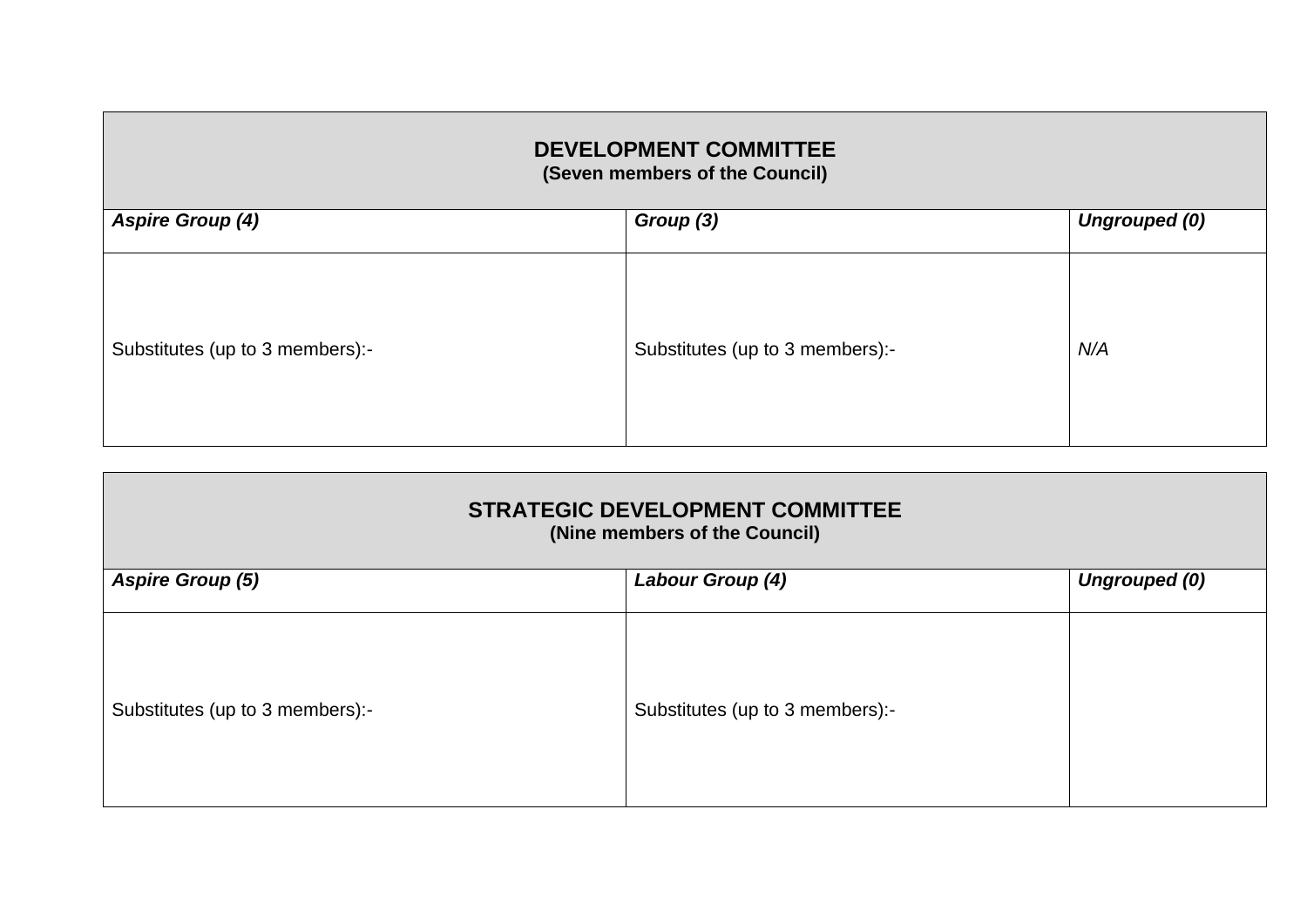| <b>GENERAL PURPOSES COMMITTEE</b><br>(Nine members of the Council)  |                                 |     |  |
|---------------------------------------------------------------------|---------------------------------|-----|--|
| <b>Aspire Group (5)</b><br>Labour Group (4)<br><b>Ungrouped (0)</b> |                                 |     |  |
| Substitutes (up to 3 members):-                                     | Substitutes (up to 3 members):- | N/A |  |

| <b>LICENSING COMMITTEE</b><br>(Fifteen members of the Council) (No substitutes permitted) |           |                      |  |
|-------------------------------------------------------------------------------------------|-----------|----------------------|--|
| Group (8)                                                                                 | Group (6) | <b>Ungrouped (1)</b> |  |
|                                                                                           |           | N/A                  |  |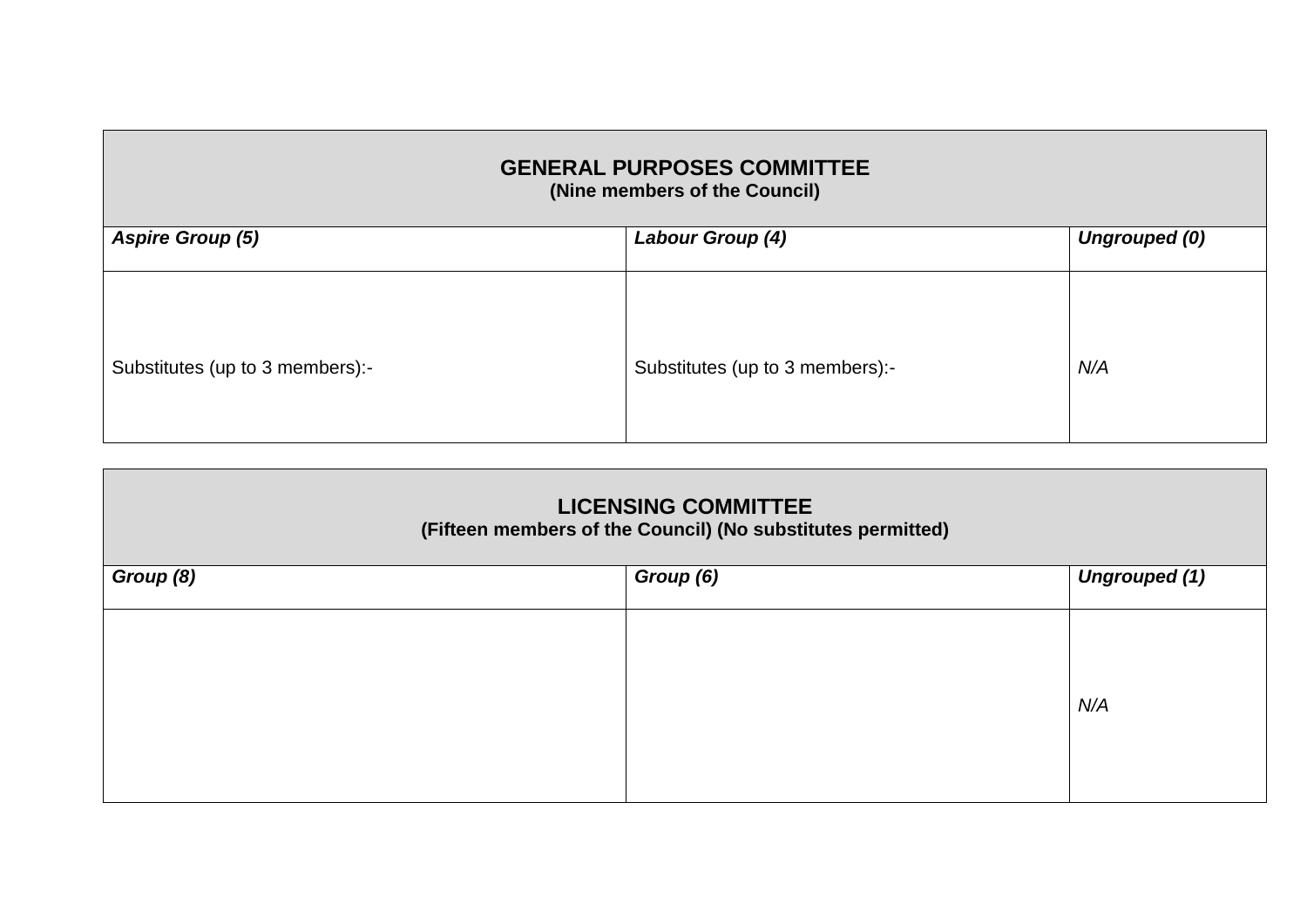# **OVERVIEW AND SCRUTINY COMMITTEE**

**(Nine members of the Council plus two co-opted members)**

(NB Scrutiny Lead Members and Chairs of Sub-Committees to be appointed by the O&S Committee)

| Labour Group (4)                | <b>Ungrouped (0)</b> | <b>Co-Opted Members</b><br>(for information - to<br>be appointed by<br><b>Overview and</b><br><b>Scrutiny</b><br><b>Committee)</b> |
|---------------------------------|----------------------|------------------------------------------------------------------------------------------------------------------------------------|
| Substitutes (up to 3 members):- | N/A                  | To be appointed                                                                                                                    |
|                                 |                      |                                                                                                                                    |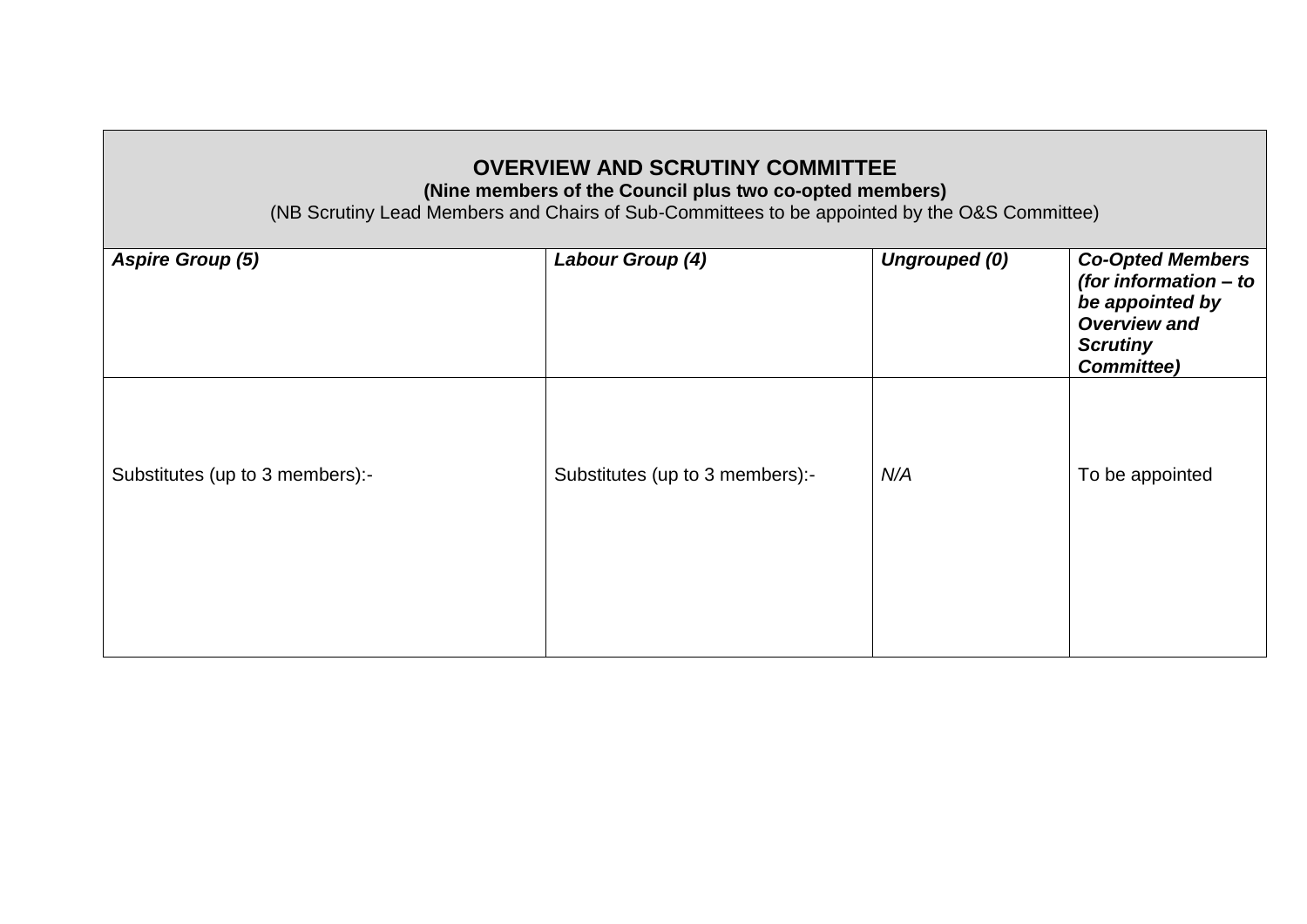| <b>PENSIONS COMMITEE</b><br>(Seven members of the Council)          |                                 |     |  |
|---------------------------------------------------------------------|---------------------------------|-----|--|
| Labour Group (3)<br><b>Aspire Group (4)</b><br><b>Ungrouped (0)</b> |                                 |     |  |
| Substitutes (up to 3 members):-                                     | Substitutes (up to 3 members):- | N/A |  |

| <b>PENSIONS BOARD</b><br>(One Councillor (from any group/ungrouped) to work alongside six other members of the Board)<br>(If there is more than one nomination then Council will determine the appointment) |       |                  |
|-------------------------------------------------------------------------------------------------------------------------------------------------------------------------------------------------------------|-------|------------------|
| <b>Group</b>                                                                                                                                                                                                | Group | <b>Ungrouped</b> |
|                                                                                                                                                                                                             |       |                  |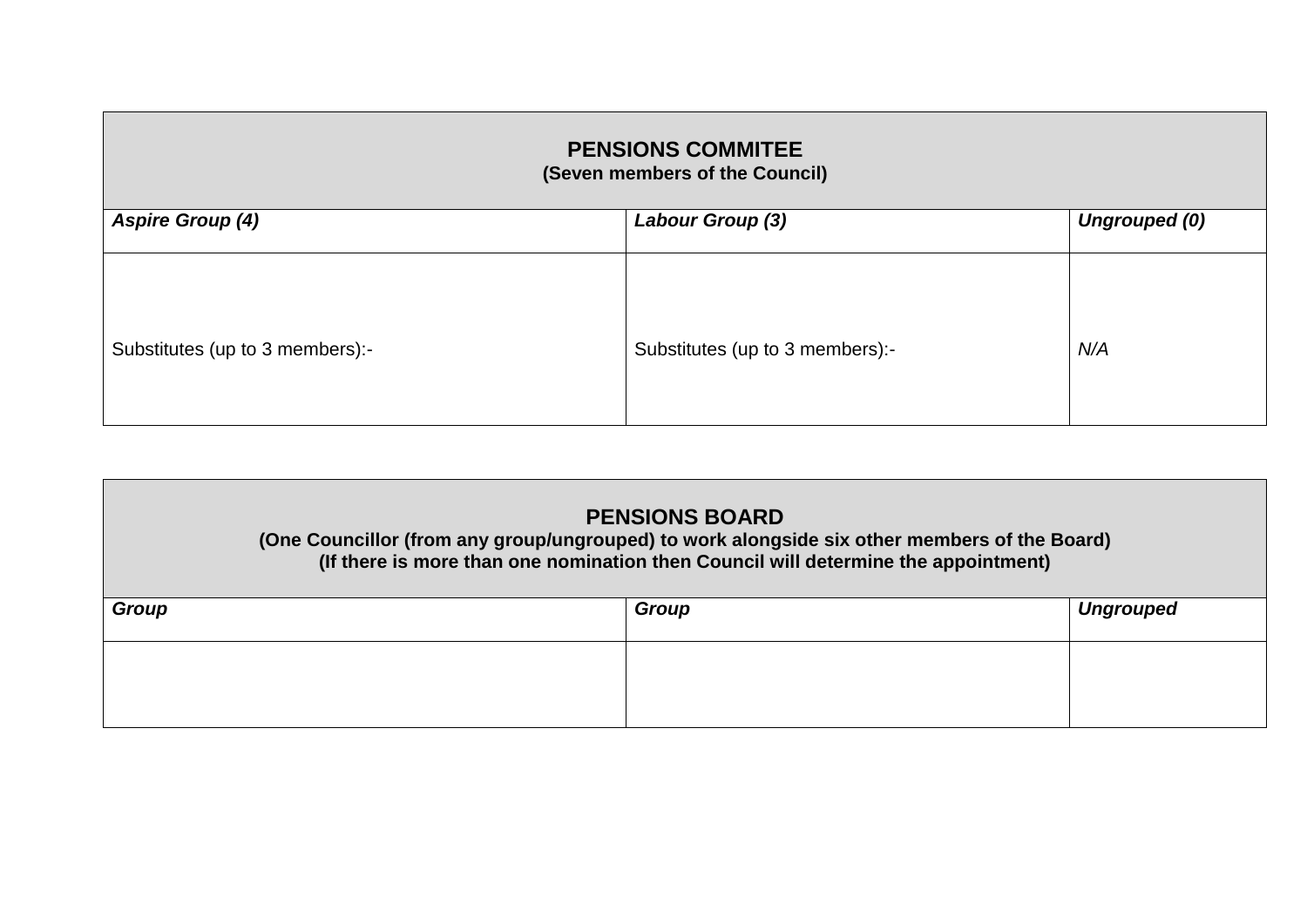# **STANDARDS ADVISORY COMMITTEE**

**(Five Members of the Council (who may not include the Mayor or more than one other Cabinet Member) - plus up to five co-opted members, one of whom shall chair the Committee)**

| <b>Aspire Group (3)</b> | Labour Group (2) | Ungrouped (0) | <b>Co-opted Members</b>                                                                                                                        |
|-------------------------|------------------|---------------|------------------------------------------------------------------------------------------------------------------------------------------------|
| Substitutes:-           | Substitutes:-    | N/A           | John Pulford MBE,<br><b>Michael Houston</b><br>Fiona Browne<br>Vacancy x2<br>Independent<br>Persons:<br>Amanda Orchard<br><b>Rachel Tiffin</b> |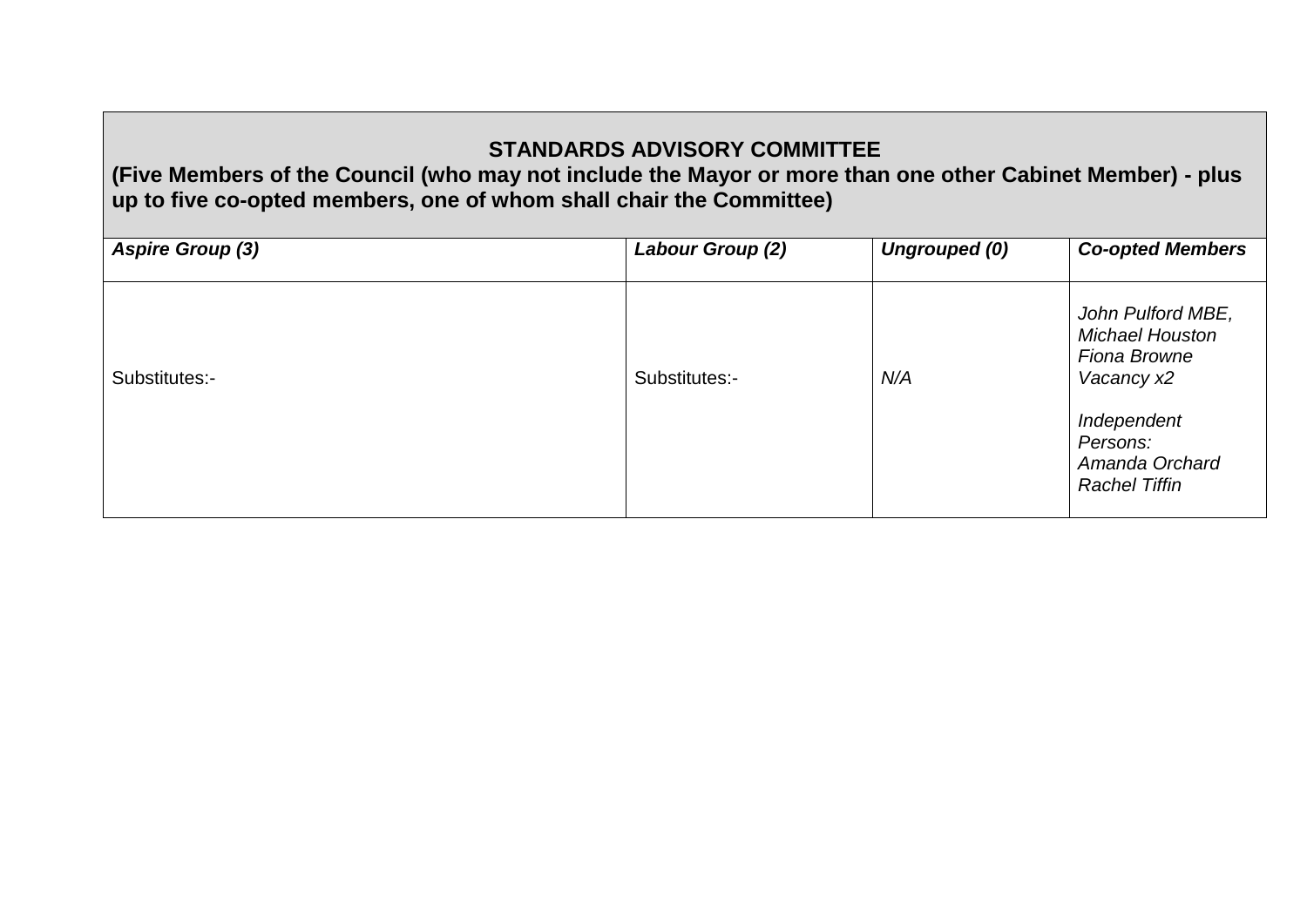# **HEALTH AND WELLBEING BOARD**

### **(The Executive, Councillors, Local Authority Officers, Healthwatch and NHS Commissioners. In addition, nonvoting co-opted members including NHS Providers and the Young Mayor amongst others.)**

| <b>Elected Members</b>                                  | <b>Stakeholder - Non-Executive Councillor nominee</b>                          |
|---------------------------------------------------------|--------------------------------------------------------------------------------|
| Cabinet Member for Adults, Health and Wellbeing (Chair) | Non-executive largest opposition group councillor nominated by Council         |
| Cabinet Member for Education & Children's Services      | Note - the Chair of the Health Scrutiny Sub-Committee is also a<br>Stakeholder |
| Cabinet Member for Housing Management and Performance   |                                                                                |
| <b>Cabinet Member for Resources</b>                     |                                                                                |
| Non-Executive Majority Group Councillor                 |                                                                                |
|                                                         |                                                                                |
|                                                         |                                                                                |
|                                                         |                                                                                |
|                                                         |                                                                                |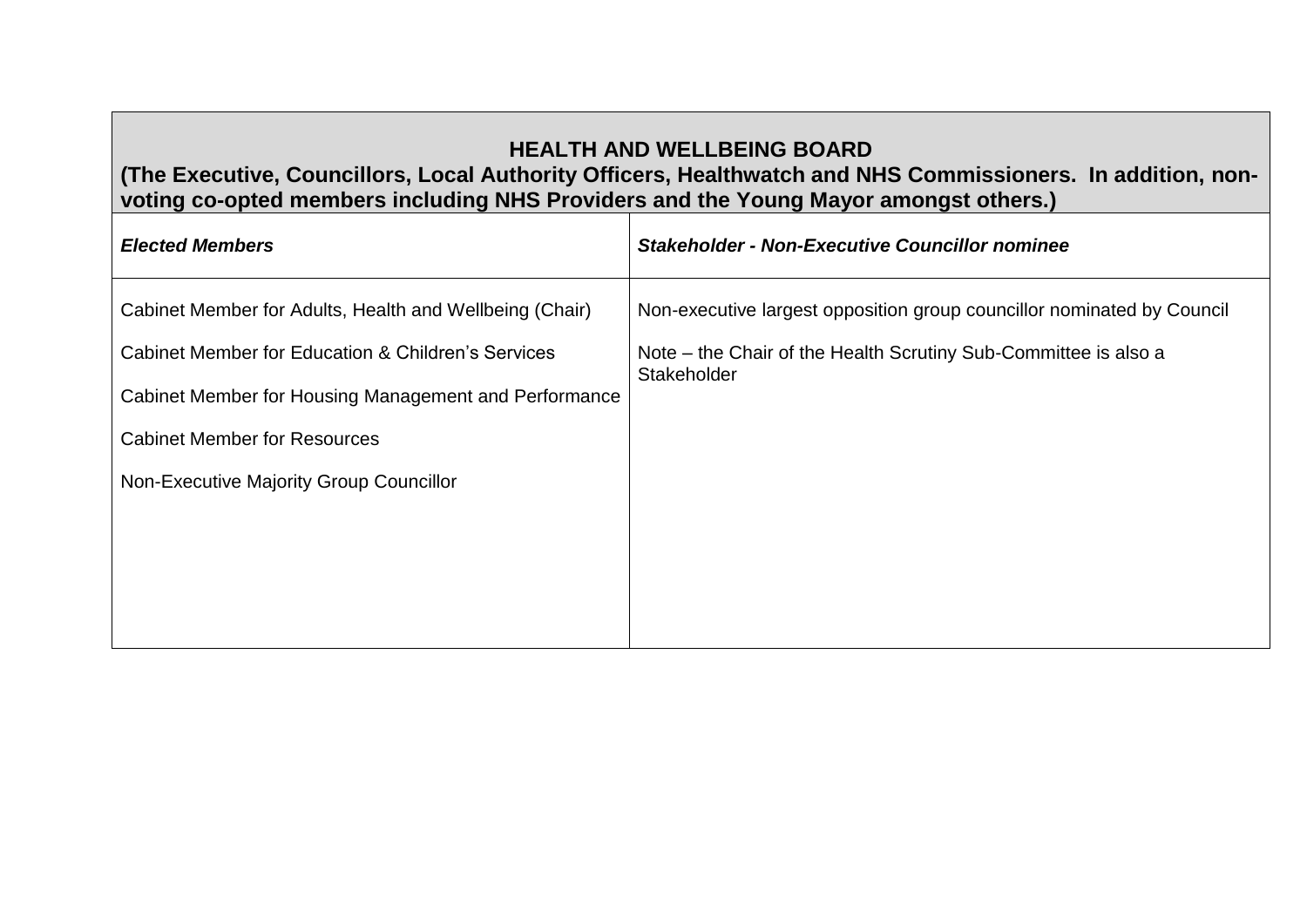## **ADOPTION AND FOSTERING PANELS**

**(To comprise two Social Workers, one elected Member, three Independent Persons and to include one man and one woman, up to a maximum of ten persons – meetings held during the day)**

**Two appointments from any political group to be nominated to the Central List. The Members will be added to the Central List once they have completed the required training and observation exercises.**

| Group | Group | Ungrouped |
|-------|-------|-----------|
|       |       |           |
|       |       |           |
|       |       |           |

| <b>CORPORATE PARENTING BOARD</b><br>(Cabinet Member responsible for Children's Services, other Councillor(s), the Corporate Director, Governance (and other non-<br><b>Councillor Members as appropriate)</b> |  |  |  |  |
|---------------------------------------------------------------------------------------------------------------------------------------------------------------------------------------------------------------|--|--|--|--|
| Group<br>Group<br><b>Ungrouped</b>                                                                                                                                                                            |  |  |  |  |
|                                                                                                                                                                                                               |  |  |  |  |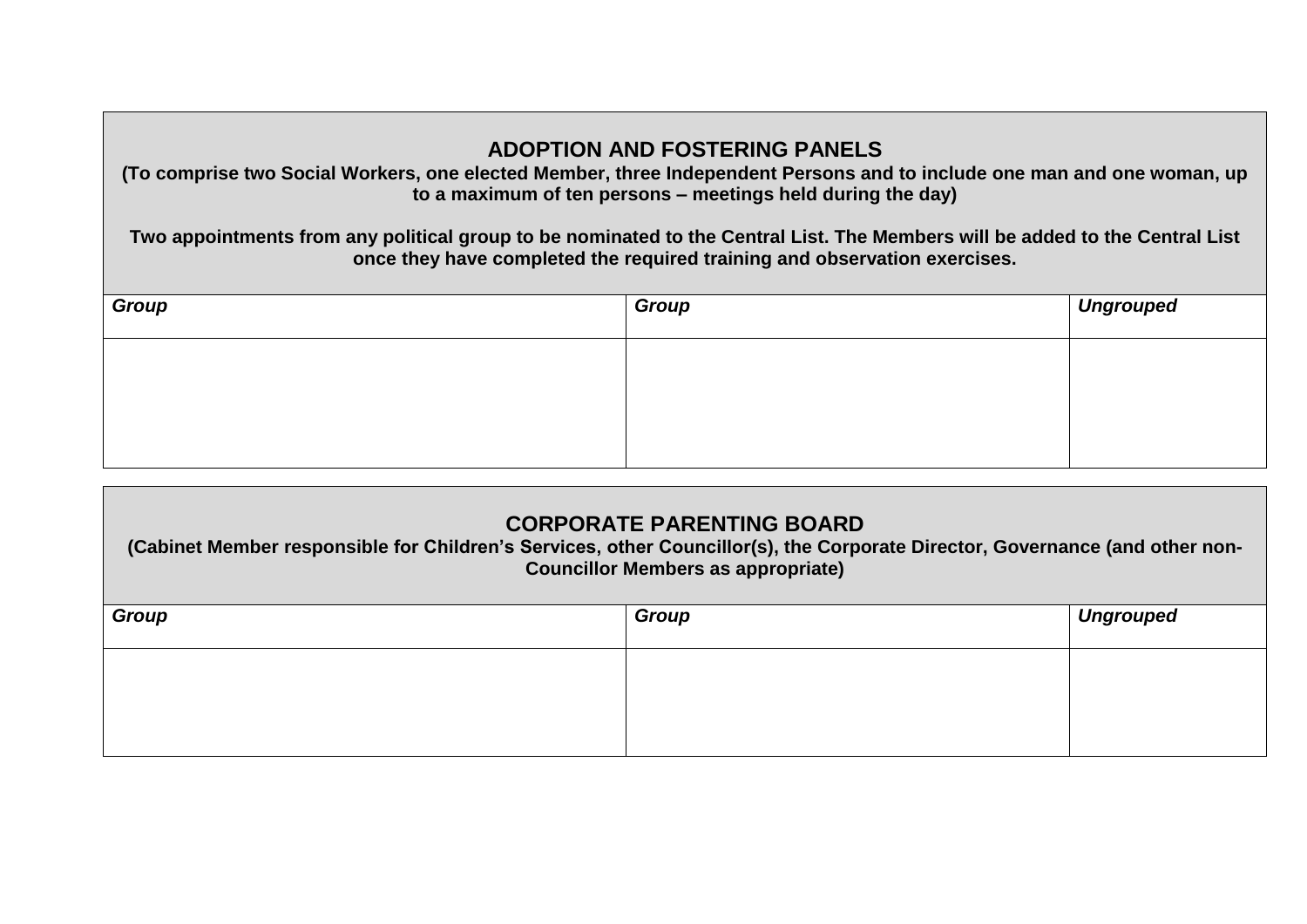## **STANDING ADVISORY COUNCIL ON RELIGIOUS EDUCATION (SACRE)**

**(To comprise members appointed by the LEA)**

**(there is a requirement for two majority group and one minority group appointments)**

| Group | Group | Ungrouped |
|-------|-------|-----------|
|       |       |           |
|       |       |           |
|       |       |           |

| <b>OUTSIDE BODY APPOINTMENT</b>                                                                               |       |                  |  |
|---------------------------------------------------------------------------------------------------------------|-------|------------------|--|
| <b>Local Government Group Annual Conference (LGA)</b><br>(Up to four Members of the Council can be appointed) |       |                  |  |
| Group                                                                                                         | Group | <b>Ungrouped</b> |  |
|                                                                                                               |       |                  |  |
|                                                                                                               |       |                  |  |
|                                                                                                               |       |                  |  |